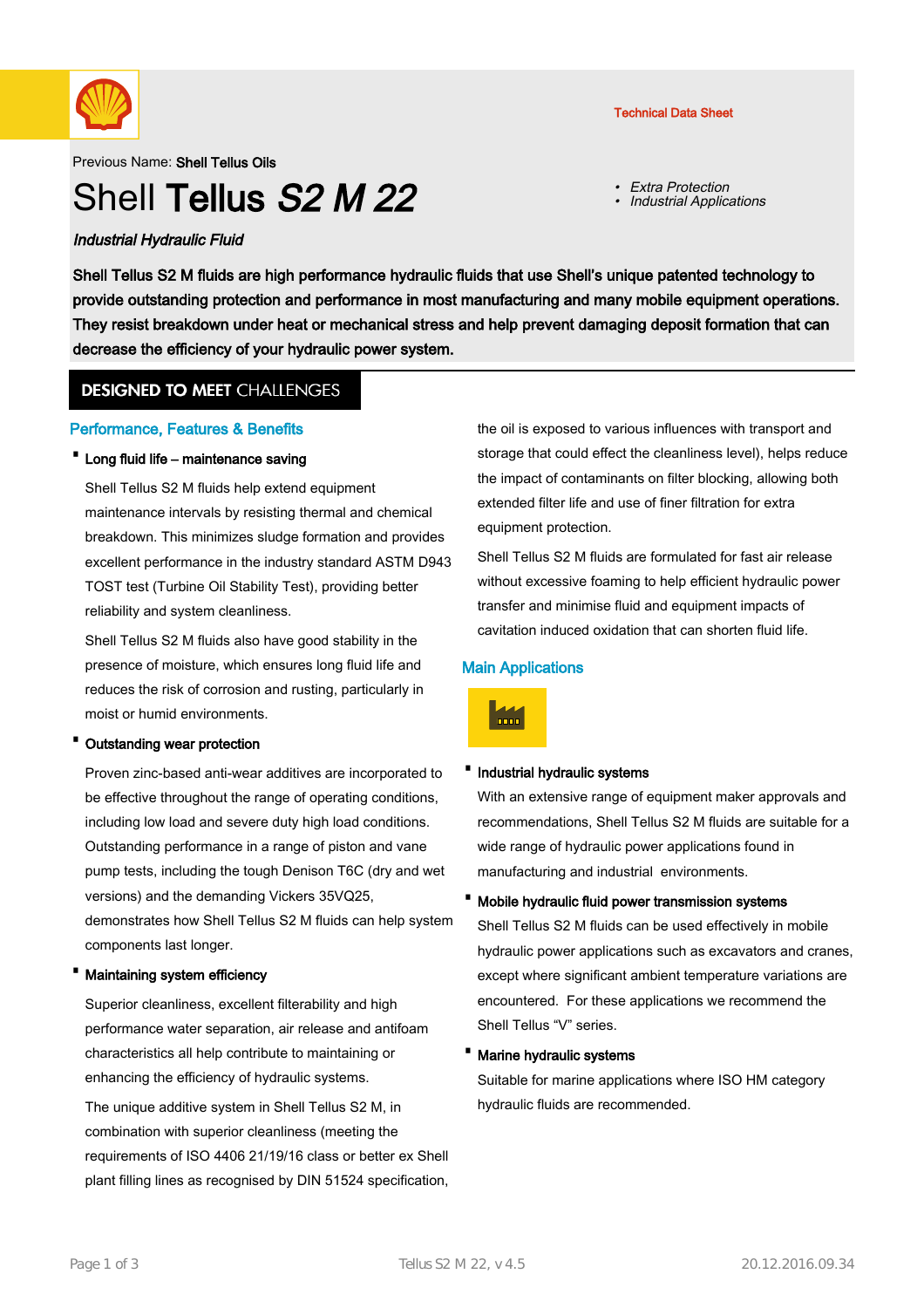## Specifications, Approvals & Recommendations

- · Eaton Vickers (Brochure 694)
- · Bosch Rexroth RD 90220-01 (2011), ISO 22-100
- ·ISO 11158 (HM fluids)
- · ASTM D6158-05 (HM fluids)
- · DIN 51524 Part 2 HLP type
- · GB 111181-1-94 (HM fluids)

For a full listing of equipment approvals and recommendations, please consult your local Shell Technical Helpdesk.

# Compatibility & Miscibility

## · Compatibility

Shell Tellus S2 M fluids are suitable for use with most hydraulic pumps. However, please consult your Shell Representative before using in pumps containing silver plated components.

## · Fluid Compatibility

Shell Tellus S2 M fluids are compatible with most other mineral oil based hydraulic fluids. However, mineral oil hydraulic fluids should not be mixed with other fluid types (e.g. environmentally acceptable or fire resistant fluids).

## · Seal & Paint Compatibility

Shell Tellus S2 M fluids are compatible with seal materials and paints normally specified for use with mineral oils.

|  |  | <b>Typical Physical Characteristics</b> |
|--|--|-----------------------------------------|
|--|--|-----------------------------------------|

| <b>Properties</b>          |                 |                   | Method           | Tellus S2 M 22 |
|----------------------------|-----------------|-------------------|------------------|----------------|
| <b>ISO Viscosity Grade</b> |                 |                   | <b>ISO 3448</b>  | 22             |
| <b>ISO Fluid Type</b>      |                 |                   |                  | <b>HM</b>      |
| <b>Kinematic Viscosity</b> | $@0^{\circ}C$   | cSt               | <b>ASTM D445</b> | 180            |
| <b>Kinematic Viscosity</b> | $@40^{\circ}$ C | cSt               | <b>ASTM D445</b> | 22             |
| <b>Kinematic Viscosity</b> | @100°C          | cSt               | <b>ASTM D445</b> | 4.3            |
| <b>Viscosity Index</b>     |                 |                   | <b>ISO 2909</b>  | 100            |
| <b>Density</b>             | $@15^{\circ}$ C | kg/m <sup>3</sup> | ISO 12185        | 866            |
| Flash Point (COC)          |                 | $^{\circ}C$       | <b>ISO 2592</b>  | 210            |
| <b>Pour Point</b>          |                 | $^{\circ}C$       | <b>ISO 3016</b>  | $-30$          |

These characteristics are typical of current production. Whilst future production will conform to Shell's specification, variations in these characteristics may occur.

## Health, Safety & Environment

## · Health and Safety

Shell Tellus S2 M hydraulic fluid is unlikely to present any significant health or safety hazard when properly used in the recommended application and good standards of personal hygiene are maintained.

Avoid contact with skin. Use impervious gloves with used oil. After skin contact, wash immediately with soap and water.

Guidance on Health and Safety is available on the appropriate Material Safety Data Sheet, which can be obtained from http://www.epc.shell.com/

## · Protect the Environment

Take used oil to an authorised collection point. Do not discharge into drains, soil or water.

## Additional Information

## · Advice

Advice on applications not covered here may be obtained from your Shell representative.